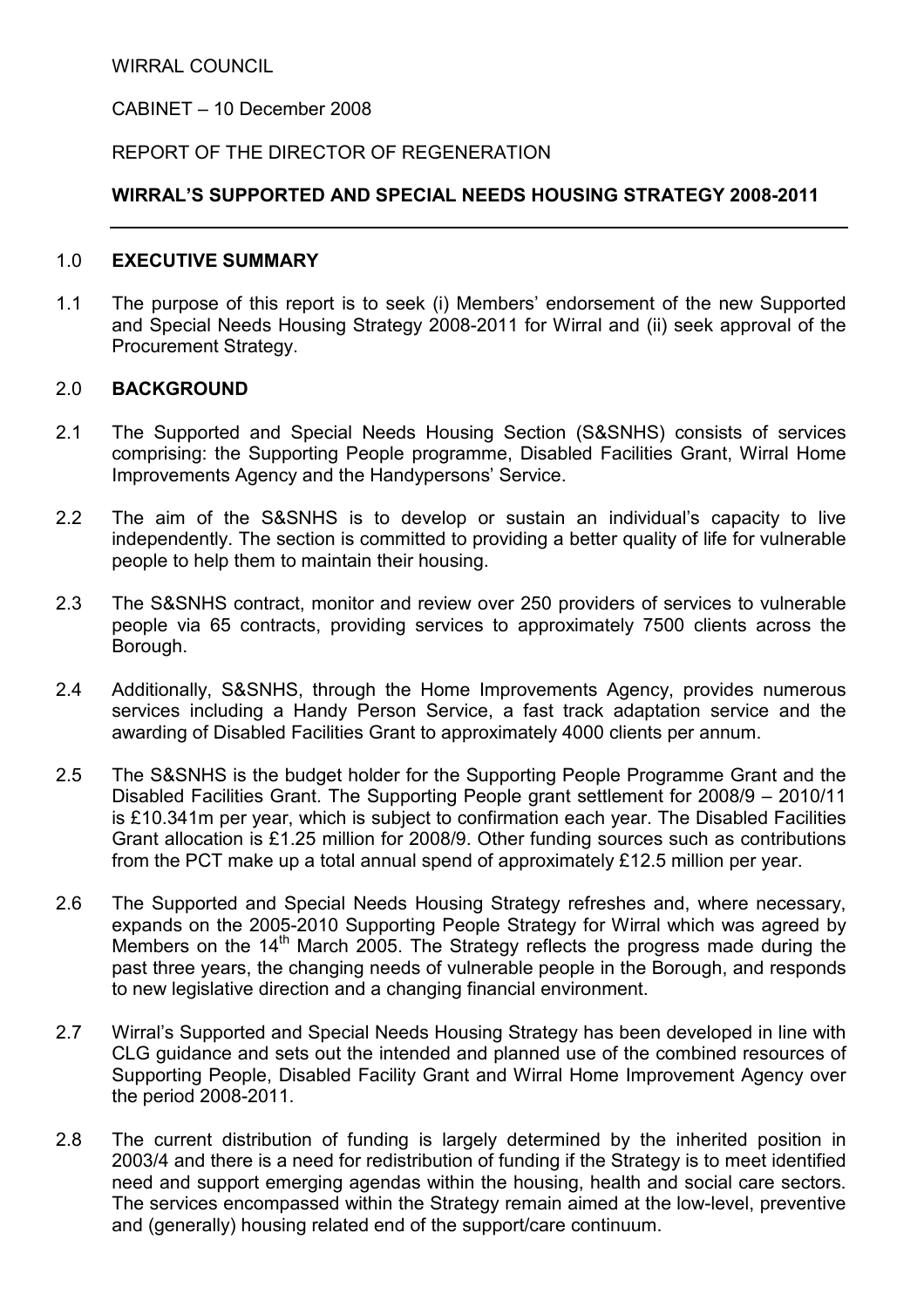### 3.0 WIRRAL'S SUPPORTED AND SPECIAL NEEDS HOUSING STRATEGY 2008-2011

- 3.1 Since the Supporting People 2005-2010 Strategy was agreed, the Commissioning Body has undertaken a full consultation exercise and needs analysis, carried out by the S&SNHS, which identified a range of issues and, of direct relevance to this strategy, also identified the need to restructure the current format of provision of supported accommodation, to reflect the changing needs of vulnerable people.
- 3.2 The Strategy has been written within the context of the need to maintain high quality services that meet the needs of vulnerable people within the borough, whilst recognising the drive from Central Government to make efficiency savings where appropriate.
- 3.3 S&SNHS provide services for very diverse client groups. CLG formally recognises 21 such categories split into 3 clusters or 'super-group' categories, as follows:
- 3.4 People living independently with support (Older people with support needs, Frail elderly people, Older people with mental health problems)
- 3.5 The Strategy proposes a move away from accommodation based support, where the accommodation is no longer viable as sheltered, to a tenure neutral and borough-wide floating support service that will make greater use of assistive technology. The strategy also identifies the need to expand the current number of service users supported within existing individual contracts, where such expansion is feasible.
- 3.6 People in receipt of care with support (People with physical or sensory disabilities, People with learning disabilities)
- 3.7 The Strategy proposes the withdrawal of Supporting People funding from higher level learning disability services and the subsequent reinvestment in low-level support for those with moderate learning disabilities. Additionally, reductions in contract values have been proposed for those services whose client base is predominantly out-of-borough placements. The Strategy recognises the need to continue to work in partnership with DASS through joint contract arrangements.
- 3.8 Wirral Home Improvement Agency (WHIA) "HUB" Service. In order to achieve local and Communities and Local Government (CLG) national targets and strategies for people with physical disabilities (including older people) it is proposed to develop the WHIA as a HUB/Single access point of contact, to ensure that clients receive a joined up, timely and cost effective service.
- 3.9 The HUB will deliver all housing and support needs either directly by the WHIA or by sign posting to partner organisation, whilst assisting clients to maintain their homes and independence for as long as possible.
- 3.10 People experiencing or at risk of Social Exclusion (Single homeless people with support needs, homeless families with support needs, rough sleepers, people with mental health problems, refugees, travellers, teenage parents, young people leaving care, young people at risk, people with HIV/AIDS, women fleeing domestic violence, offenders and those at risk of offending, mentally-disordered offenders and generic.)
- 3.11 The Strategy proposes the rationalisation of existing small scale contracts into larger, generic and more cost-effective contracts and the development of a Pathways Model, to ensure more effective use of current provision resulting in improved outcomes for vulnerable people.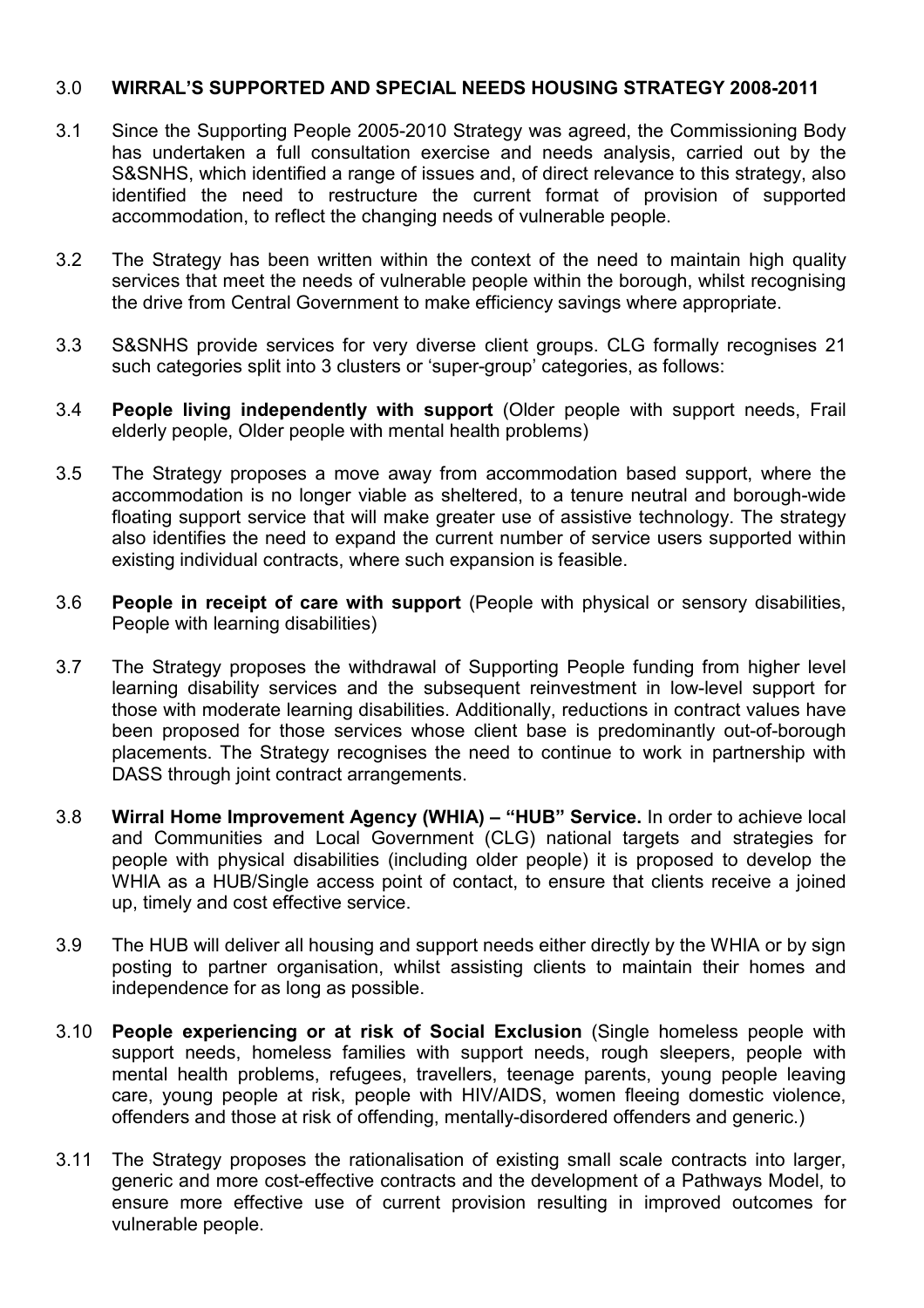### 4.0 GOVERNANCE

- 4.1 It is widely recognised that the Supported and Special Needs Housing Governance Structure has had a positive impact on the direction of the SP programme since 2003 through effective decision-making. The current governance structure comprises representatives from:
	- Core Strategy Development Group: To make recommendations based on local, regional and national driving influences (Chaired by the Head of Housing, attended by Commissioning Managers for Regeneration and the Department of Adult Social Services/PCT, Wirral Drug and Alcohol Action Team, Children & Young Peoples Department, Merseyside Probation Trust and representatives from Service Providers).
	- Elected Members: To endorse strategic and operational directions made by the Commissioning Body.
	- Commissioning Body: To make decisions on recommendations from the Core Strategy Development Group. (Director of Regeneration, Director of Adult Social Services, Chief Executive of Wirral PCT, Chief Officer for Merseyside Probation **Trust**

### 5.0 PROCUREMENT

- 5.1 The awarding of further contracts will be carried out in partnership with the Finance Department and the Department of Law, HR and Asset Management.
- 5.2 The full Procurement Methodology is attached as Appendix 1 of the Supported and Special Need Housing Strategy 2008-11, and outlines the basis for which future contracting and commissioning of services are negotiated or tendered. The overall aim of the Procurement Methodology is to create stability for service users and supported housing services, by awarding 3 to 5-year contracts whilst achieving efficiencies and economies of scale.

### 6.0 FINANCIAL IMPLICATIONS

6.1 The actions identified within the strategy can be met through the existing programme grant and through the realisation of efficiency savings.

### 7.0 STAFFING IMPLICATIONS

7.1 Agreement of this strategy will have no impact on current staffing levels.

### 8.0 EQUAL OPPORTUNTIES IMPLICATIONS

8.1 The needs of vulnerable and marginalised groups have been considered, and are central to the Supported and Special Needs Housing Strategy. It is a key objective of the strategy to ensure that vulnerable people have equal access to opportunities.

### 9.0 COMMUNITY SAFETY IMPLICATIONS

9.1 The Strategy contains policies and programmes that will have a positive effect on the safety of communities.